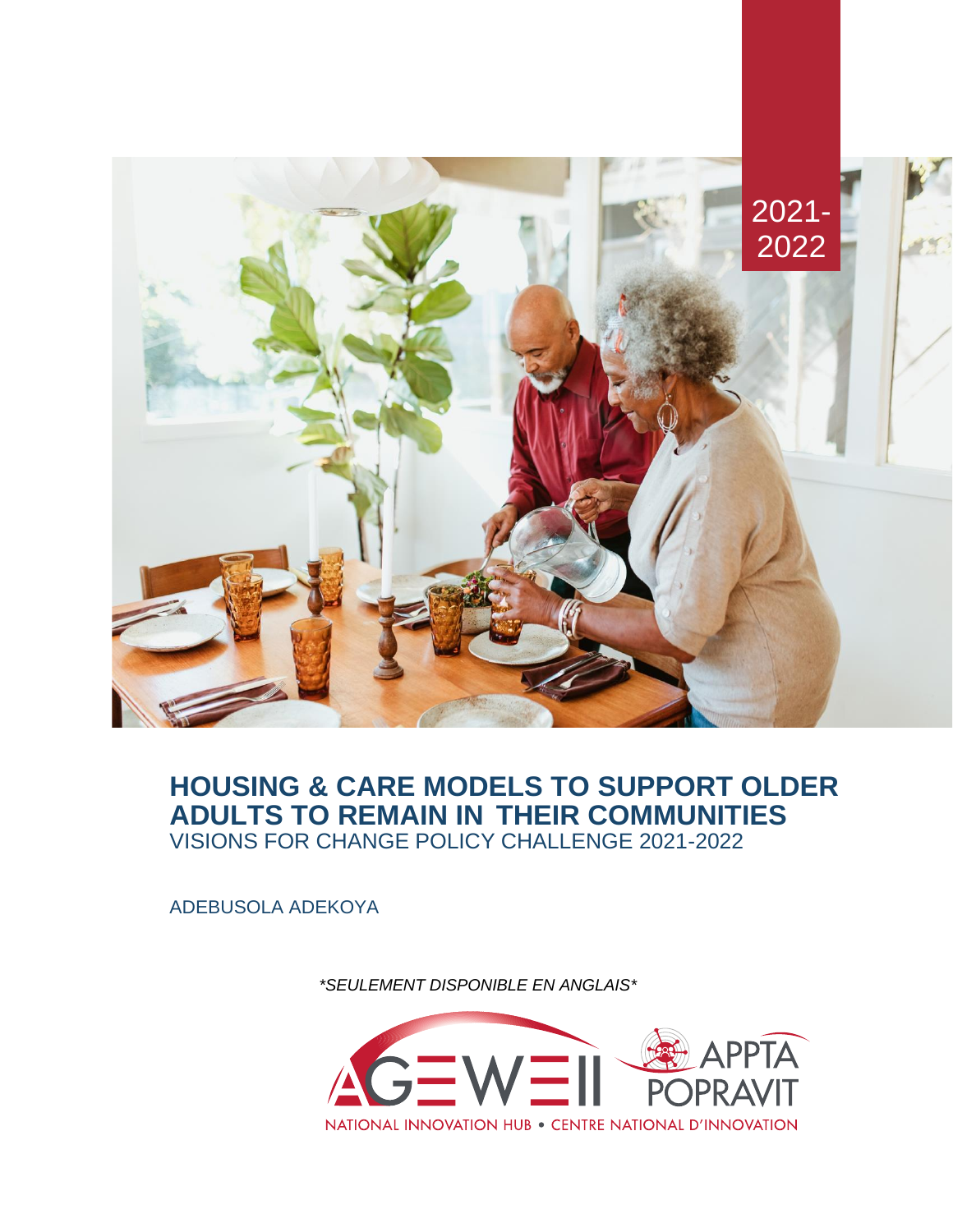

#### **EXECUTIVE SUMMARY**

Individuals 65 years and older are the fastest growing age group in Canada and represent 19% of the Canadian population.<sup>1,2</sup> With Canada's aging population come the challenges of meeting the housing needs of older adults. Many older adults desire to live and receive care in their own homes and communities for as long as possible as their needs and capabilities change.<sup>3,4</sup> However, there are gaps in housing options for older adults and lack of access to affordable housing and appropriate supportive services has pushed many older adults into long-term care (LTC) homes. $5$ 

The purpose of this policy report is to identify alternative housing and care models to LTC that are effective in supporting older adults to remain in their communities. This report provides the findings of a review of literature and government websites describing existing alternative housing and care models to LTC in Canada and other countries such as Denmark and the United States. Specifically, how these alternative models meet the needs of older adults, thereby improving their quality of life and delaying entry into LTC homes. The report also identifies challenges and opportunities for implementing alternative housing and care models in Canada.

Overall, alternative models to LTC exist to support older adults to remain in their communities. However, there is still the need to make alternative housing and care models affordable for older adults and address limited access to community support and services. Based on these findings, two policy recommendations are provided. First, the provincial, territorial, and municipal governments should work in partnership with builders, planners, older adults, community and seniors' organizations to increase the development of alternative housing and care models. Second, the federal, provincial, territorial, and municipal governments should collaborate with older adults, seniors' organizations, and health care professionals to improve access to supports and services for older adults. These recommendations will increase availability of alternative models as well as supports and services that improve the health and well-being of older adults and reduce early placement in LTC homes.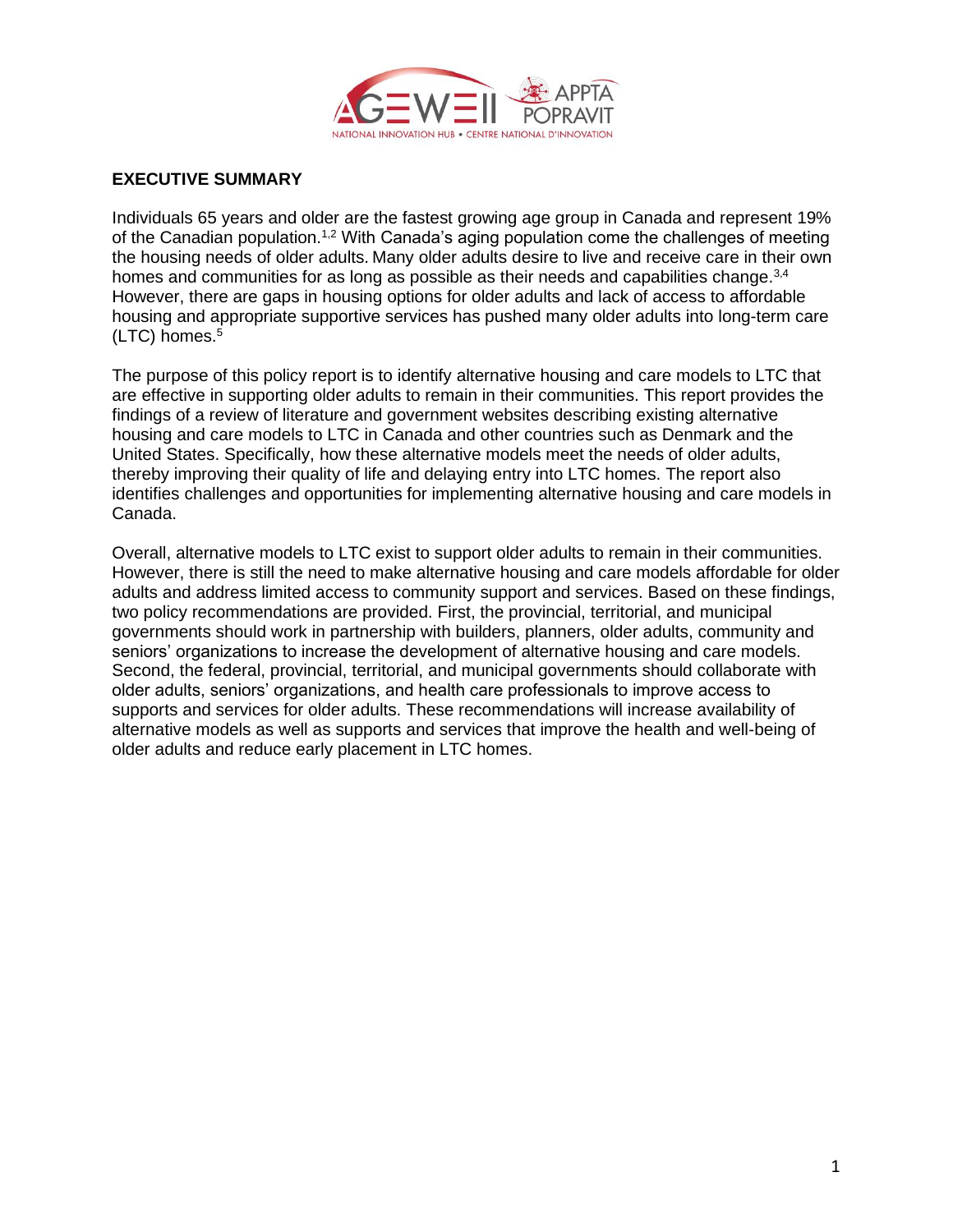

## **POLICY QUESTION**

What alternative housing and care models to long-term care exist that are effective in supporting older adults to remain in their communities?

The key terms in the policy question and report are defined below:

- **Long-term care (LTC),** also known in Canada as nursing homes, continuing care facilities and residential care homes, provide housing for older adults (seniors) who require 24-hour nursing care, supervision, support, and assistance with activities of daily living. $4,6$
- **Alternative housing and care models** are housing and care options other than LTC that support aging in place.
- **Aging in place** is "the ability to stay in the same home a person has lived in while he or she ages, or to stay in the same community in housing that offers extra support services to meet growing needs".<sup>4</sup>
- **Universal design** is "an approach to building design or community planning to produce buildings, products and environments that are inherently accessible to older people, people with disabilities and people without disabilities."<sup>4</sup>

## **BACKGROUND**

The number of older adults is rapidly increasing in Canada. Older adults represent 19% of the Canadian population and will account for 25% of Canadians by 2036.<sup>1,2</sup> As older adults age, their needs and capabilities change, and many require support to live independently.<sup>4,7</sup> Although 85% of older adults desire to age in place, many experience lack of access to affordable housing options and limited access to home care services.<sup>8,9</sup>

Housing is a social determinant of health and key component of quality of life.<sup>5,7</sup> Acceptable



housing is defined as adequate (does not need major repairs), suitable (has enough bedrooms for the household), and affordable (costs less than 30% of before-tax income).<sup>10</sup> In 2016, about 25% of older Canadians lived in housing below standards.<sup>4</sup> In 2018, over 1.7 million older adults lived in households that spent more than 30% of their total income on housing.<sup>11</sup> Lack of access to affordable housing can result in physical and mental health problems for older adults.<sup>12</sup>

Some barriers to affordable housing include rising

housing costs, modest and low incomes, healthcare costs, competing policy priorities, limited investment in private rental housing, conversions to condominiums, and decreasing federal funding in social housing.<sup>4,5,12,13</sup> Further, many housing developments lack universal design. Houses built between the 1960s and 1990s may not accommodate the changing needs of older adults and newer independence technologies such as motorized scooters and bulky electric wheelchairs.<sup>4</sup>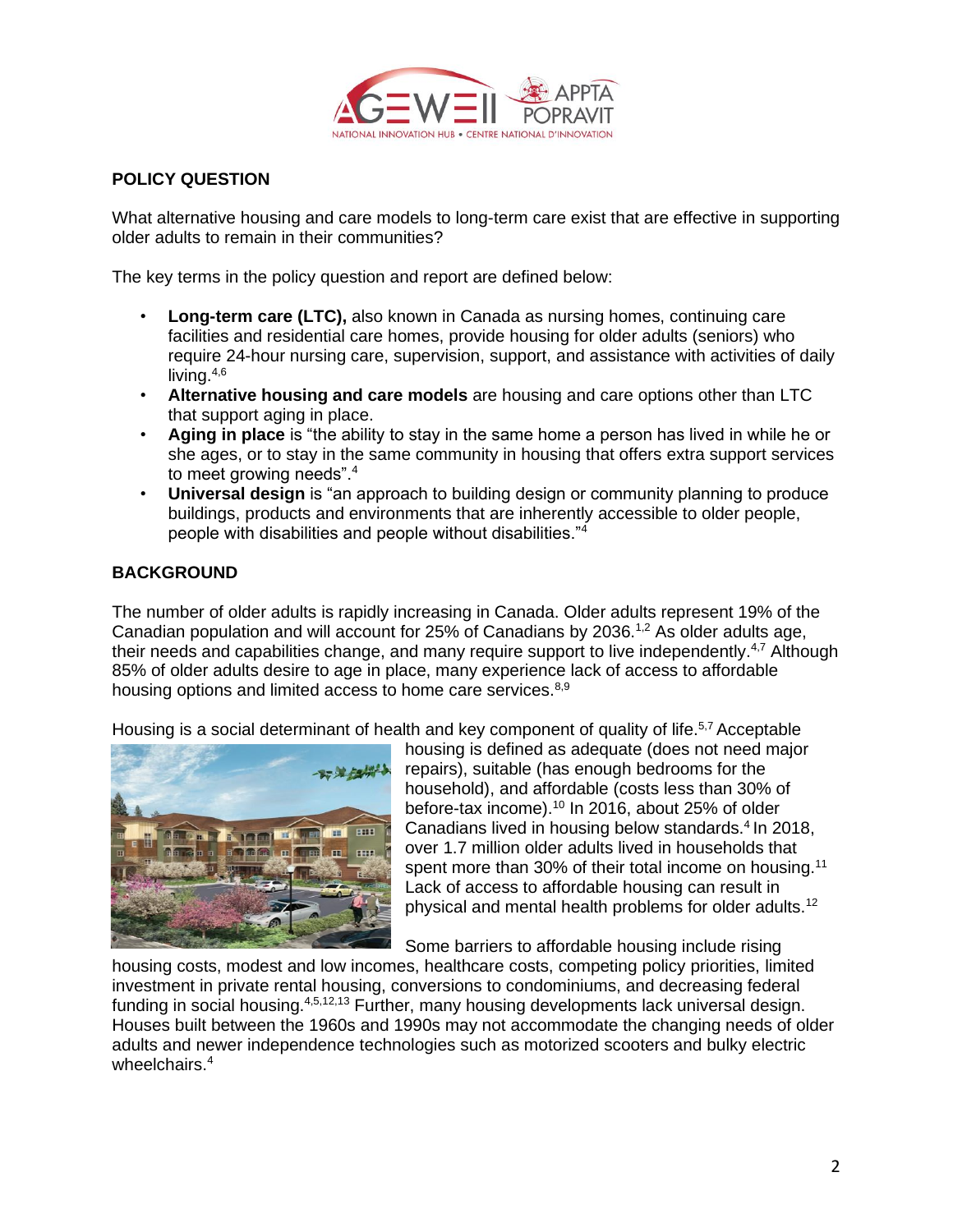

In Canada, seniors housing policies and services have historically focused on LTC. Publicly funded LTC homes are governed by the provincial and territorial governments and many existing plans to build more LTC spaces do not meet older adults' desire to age in place.<sup>5</sup> Canada spends more per capita on institutional care than home care compared to other countries such as Denmark and New Zealand. In 2018, Canada spent \$28.4 billion on LTC.<sup>7</sup> As the senior population increases, the costs of LTC will continue to rise both for older adults and governments.<sup>7</sup>

Policies recently expanded to home and community care with a focus on aging in place. Since the WHO (World Health Organization) Age-Friendly Cities Guide was developed in 2007, 10 provinces and over 900 Canadian communities have developed age-friendly initiatives.<sup>14</sup> Availability of affordable and safe housing with access to supports and services such as health care providers, shopping, and recreational activities is a key aspect of an age-friendly community.<sup>15</sup> The federal government supports age-friendly initiatives. According to the *National Housing Strategy Act,* "the right to adequate housing is a fundamental human right affirmed in international law". <sup>16</sup>*Canada's National Housing Strategy*, a \$70+ billion 10-year plan launched in 2018, aims to ensure Canadians, including older adults have access to affordable housing that meets their needs.<sup>17</sup> In 2021, the federal government announced "Budget 2021" plans to invest in the construction, repair, or support of 35,000 affordable housing units.<sup>18</sup> Further, the non-refundable tax credits by the federal government under the *Home Accessibility Tax Credit* provide a maximum of \$1,500 for expenses of up to \$10,000 per year to older adults for home renovations to enable them to be more functional and reduce their risk of harm within their homes.<sup>19</sup>

Provinces provide most housing programs and services for older adults. The *Community Housing Program* in Alberta provides subsidized rental housing for low-income older adults who are unable to afford other housing options.<sup>20</sup>Also, the *Seniors Safe @ Home Program* in Prince Edward Island provides a grant of up to \$5,000 to low- and moderate-income older adults for home modifications to promote safety and enable them to stay in their homes.<sup>21</sup> Similarly, the *BC Seniors' Home Renovation Tax Credit* assists older adults with the cost of home renovations to improve accessibility and safety in the home. $^{22}$ 

Other countries have developed policies and programs to address seniors' housing needs. In Australia, the National Rental Affordability Schemes aim to increase the supply of new and affordable rental dwellings priced at least 20 per cent below market rates by providing an annual financial incentive for up to ten years to housing providers.<sup>23</sup> Similarly, the goal of Finland's housing policy is to increase the proportion of new affordable housing production to at least 35 per cent of newly constructed housing.<sup>24</sup> The development of alternative housing options such as communal living and construction of community homes aim to improve access to affordable housing for older adults.<sup>24</sup>

Under Canada's current housing policies, many older adults, especially middle-income older adults do not qualify for subsidized units or social housing and are unable to afford private home care services.4,13 Lack of access to affordable housing and support services has pushed many older adults into LTC homes where they experience social isolation.<sup>7,9</sup> To maintain strong social relationships, older adults need to stay connected with families and friends as well as their communities.<sup>7</sup>Therefore, it is important to consider alternative housing and care options to enable older adults to remain in their communities and reduce early placement in LTC homes.<sup>4</sup>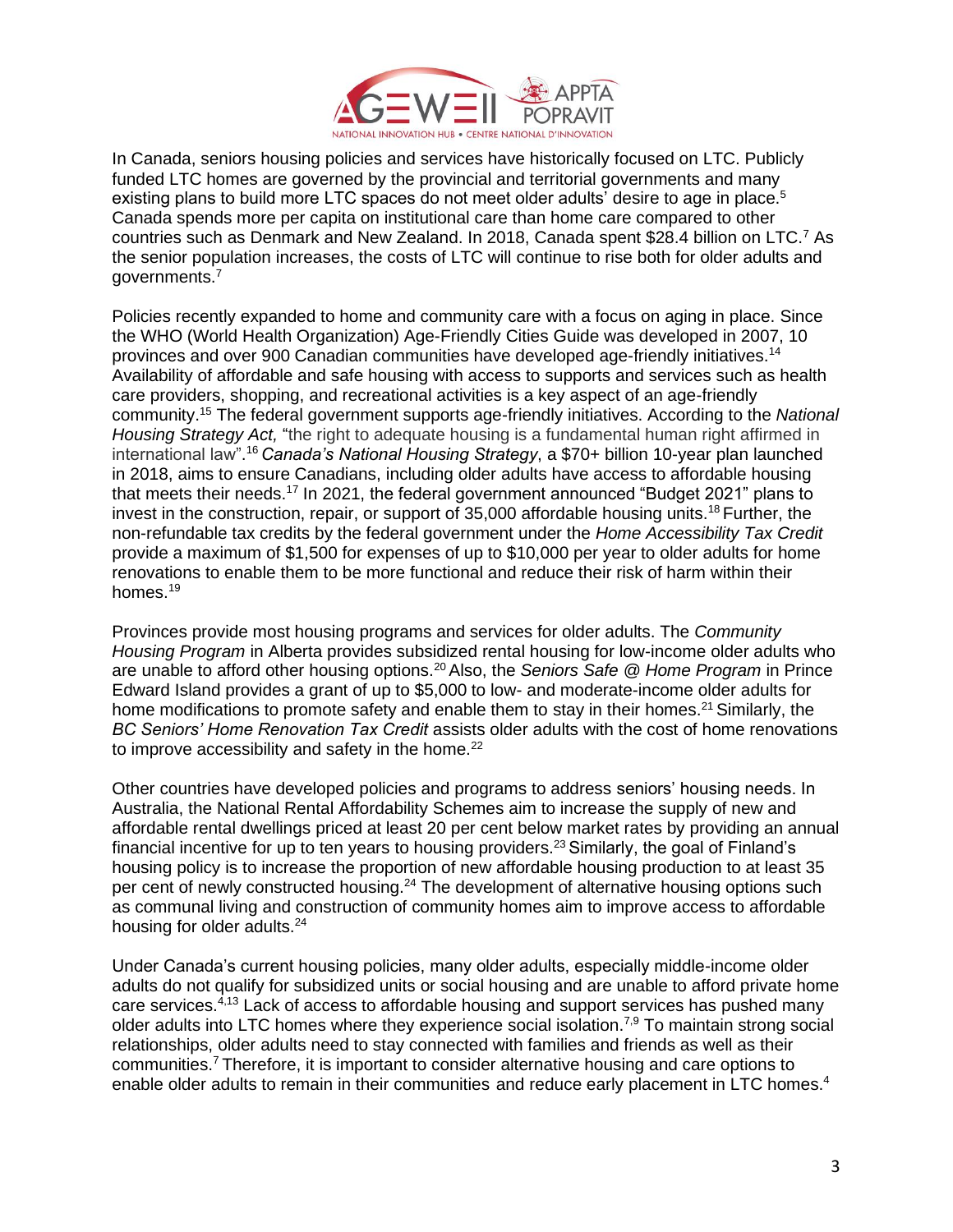

## **RESEARCH APPROACH**

For this report, a review was conducted of the literature on alternative housing and care models to LTC that support aging in place. Resources related to seniors housing as well as policies and programs from housing organizations such as the Canada Mortgage and Housing Corporation (CMHC), and federal and provincial government websites were reviewed. Academic and grey literature were reviewed in databases such as CINAHL, Scopus, and Google Scholar. The review was not limited to Canada but included other countries such as Denmark and the US. Further, stakeholder engagement was carried out while preparing for this report. Stakeholders such as provincial government representatives shared insights into the issue of seniors housing and resources related to seniors housing that support aging in place.

## **KEY FINDINGS**

An overview is presented of existing alternative housing and care models to LTC that support older adults to remain in their communities with associated challenges. Specific examples of alternative housing and care models are provided to further demonstrate how the models are effective in supporting aging in place. The findings presented here are not meant to be an exhaustive list or a comprehensive review of all existing alternative housing and care models that support aging in place.

#### **Independent Living /Active Lifestyle Accommodation**

This housing option is for older adults who require minimal assistance with activities of daily living and provides recreational amenities.4,5 These accommodations may be single-detached homes within a development or suites within apartment buildings and include shared home ownership where individuals have their own rooms but share common areas such as the kitchen. One of the benefits of this housing option is that older adults continue to remain in their communities while staying connected with families and friends.<sup>4,5</sup> As a result of multiple older adults residing within a development or building, services can be provided at lower costs compared to when living in LTC or homes dispersed throughout the community<sup>4,5</sup>

#### **Assisted Living /Supportive Housing**

These are designed to promote safety and accessibility for older adults who require more personal care services such as housekeeping, meal preparation, counselling, assistance with medication, and recreational activities.<sup>4,5</sup> This housing option typically consists of privatelyowned or subsidized rental units within apartment buildings. Personal care services and recreational activities are delivered on-or off site and are usually expensive.<sup>5,25,26</sup> In British Columbia, concerns have been raised about assisted living becoming under-resourced and less regulated than LTC homes.<sup>25</sup>

#### **Retirement Living**

Retirement living offers a range of housing options from independent living to assisted living. Retirement homes are usually privately owned and unregulated and offer private-pay healthcare services and amenities such as recreational facilities and libraries.<sup>26, 27</sup> This housing option is more affordable for high-income older adults.<sup>27</sup>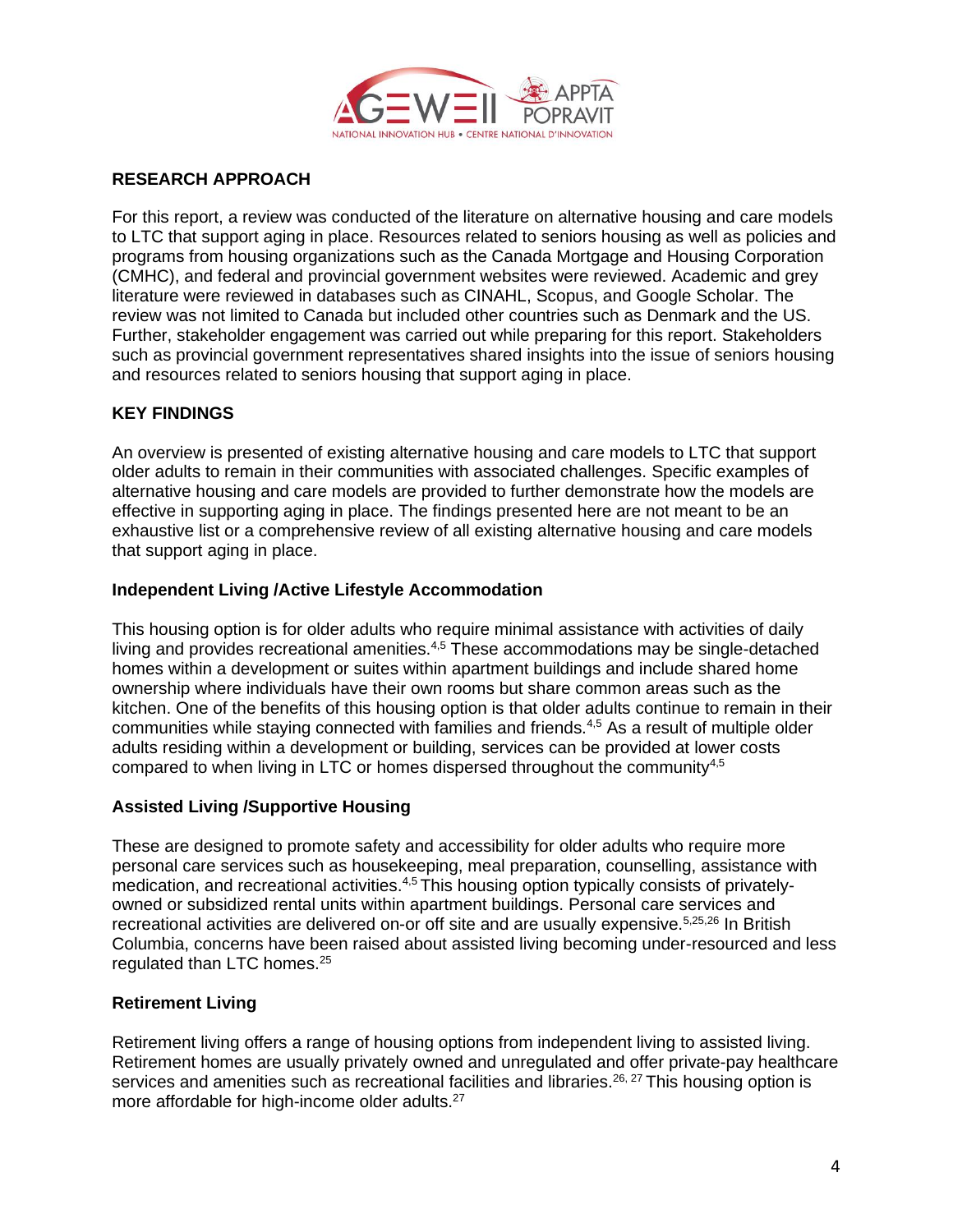

# **Co-housing**

Co-housing model was first developed in Denmark and typically consists of private dwellings, with individual kitchens, bathrooms, bedrooms, and shared common areas such as recreational spaces (e.g., garden and walkways) and communal kitchens.<sup>4,9,28,29,30</sup> Co-housing is not exclusively designed for older adults. This model promotes social connectedness among community members and reduces loneliness while offering some level of privacy and encourages active participation within a community to support aging in place. 4,9,29,30 Members provides mutual assistance to each other and collaborate to manage activities and shared spaces. However, group participation may be promoted at the expense of members' personal lives, and conflicts may arise between members if expectations to participate in group activities are not met. Also, co-housing is not suitable for older adults with more health care needs.<sup>9,29,30</sup>

Co-housing ownership varies. Units can be owned individually, or privately by an organization and rented out, or collectively by members under a co-operative structure.<sup>9,30</sup> For example, Harbourside Co-housing, a 31-unit senior housing community in Sooke, BC was founded by eight households. Harbourside is located within a 10-minute walk from Sooke's commercial centre.<sup>31</sup> The CMHC provided a total of \$70, 000 in grants and loans to support the development of the project in 2013.<sup>9,28</sup> Another example is Solterra Co-housing in



Bracebridge, Ontario where four to six older adults share ownership of a home, and each home has a staff member that provides meal preparation, shopping, and housekeeping.<sup>28</sup>A Solterra home unit is reported to save Ontario taxpayers about \$43,000 per year by keeping a senior out of LTC.<sup>28</sup> A challenge of this housing model is the large start-up costs associated with purchasing land and building appropriate infrastructure.<sup>9</sup>

# **Naturally Occurring Retirement Communities (NORCs)**

The term, naturally occurring retirement community (NORC) was coined in the US in the early 1980s.<sup>4,9</sup> NORCs are not originally designed for older adults but develop over time due to older adults remaining in their own homes as they age or migrating to a community after retirement or downsizing.<sup>4,9,30</sup> NORCs can be apartment neighbourhoods, condominiums, and/or single-family homes and offer senior-friendly programs such as Support Services Programs (SSP). The NORC-SSP model is aimed at helping older adults to live as independently as possible in the community by building collaboration between residents and community partners such as local health and social service providers and providing on-site healthcare and social services.<sup>4,9,30</sup>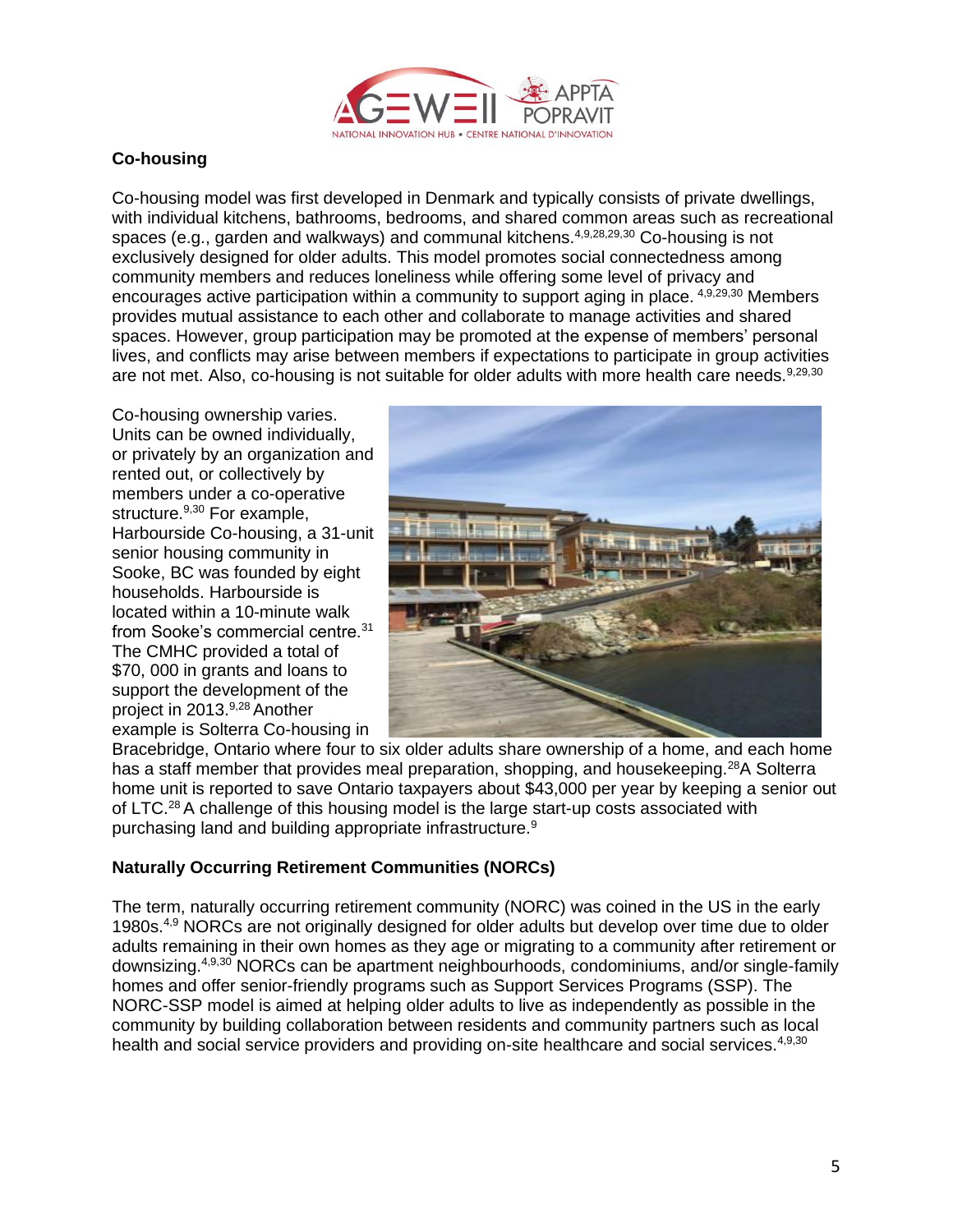



An example of a NORC-SSP model is OASIS Senior Supportive Living Inc. founded by a group of older adults (tenants) of a private apartment building in Kingston, Ontario.4,7 OASIS serves 60 older adults who live independently and offers support and services such as affordable catered and communal meals three times a week, social events, exercise programs, movies and art classes, and projects to support the community.<sup>4,7,32</sup> The landlord provides free of charge

space within the building for communal activities. The OASIS program aims to prevent social isolation, facilitate better nutrition, and promote physical fitness through collaboration with different community organizations.<sup>7,32</sup> Funding provided by the South East Ontario Local Health Integration Network (LHIN) supports an on-site coordinator to ensure members have access to community supports to meet changing needs and abilities and age in place.<sup>4</sup> Members reported that the OASIS program helped them manage their personal chronic illness and prevent early placement in LTC homes.<sup>4</sup>

One challenge of this model is financial sustainability as NORCs rely more on government grants and donations from private and non-profit organizations.<sup>30</sup>Immediate health care service may not be available in case of emergency. Communities may also experience challenges in coordinating support services for socialization and recreation and ensuring services continue to meet the diverse needs of residents.<sup>9,30</sup> Some zoning bylaws may not allow mixed-use neighbourhoods, (residential and commercial spaces), especially in low-density areas.<sup>9,33</sup>

#### **Villages (Village Model)**

Villages are member-based, grassroots organizations developed and governed by older adults in the US. Membership is low cost with subsidies provided to low-income older adults.<sup>4,9,30</sup> Villages provide free and discounted services such as transportation, grocery shopping, housekeeping, recreational activities and connect members to community providers. Services are offered with the help of staff and volunteers who also coordinate the activities of the village and connect members to community providers.<sup>4,30,34</sup> Social, cultural, and educational activities help build a greater sense of community, thereby reducing isolation among members.<sup>9,30,34,35</sup> Villages have been reported to promote health and quality of life of the members through support services that help members age in place.  $34,35$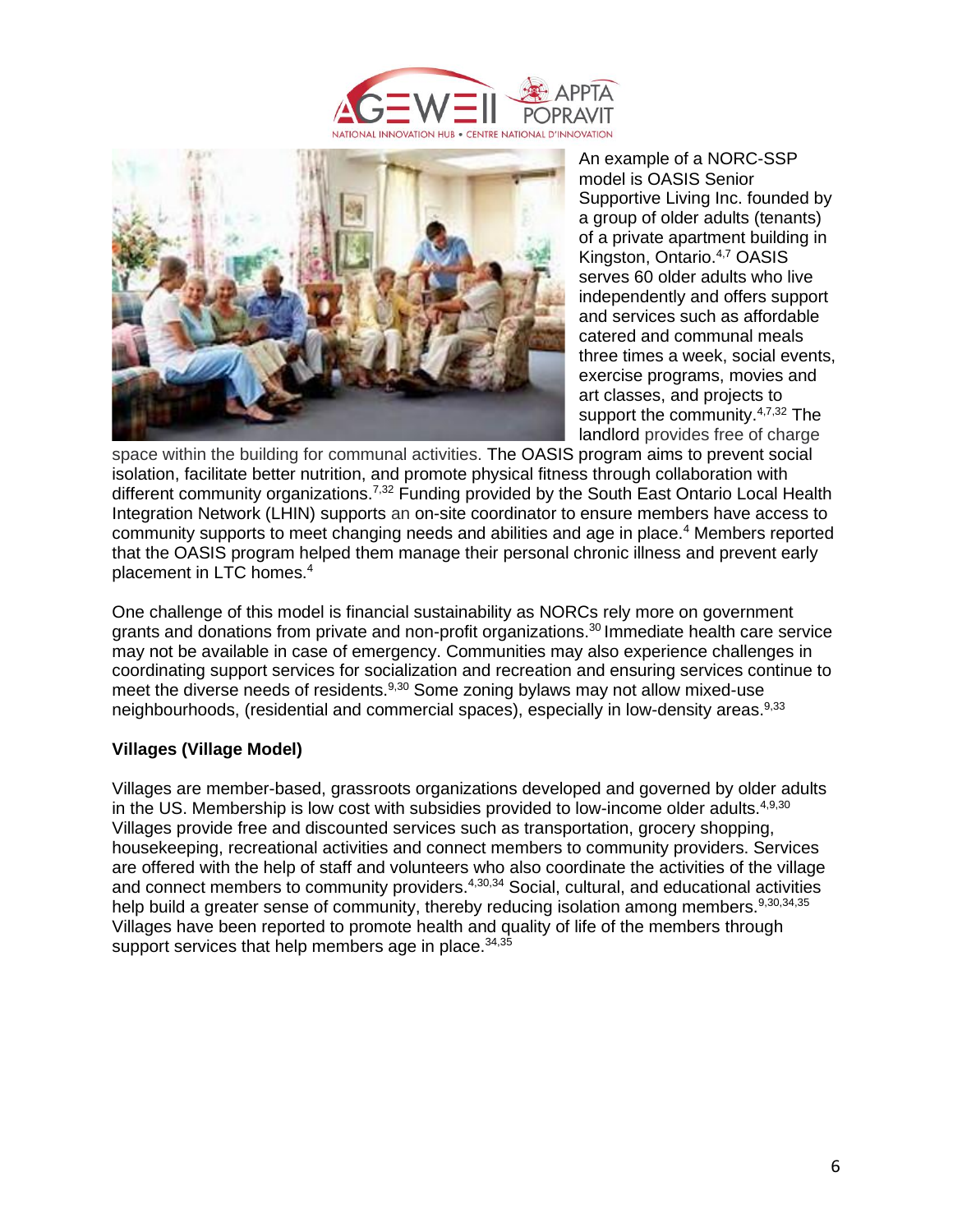



An example of this model is the Village-to-Village network in Boston, Massachusetts, where older adults living in neighbourhoods receive community supports and affordable services including transportation, home repairs, and medical care.<sup>4</sup> One of the challenges of this model is financial sustainability.<sup>35</sup> The organization, as well as partner organizations, are required to develop their own grassroots initiative, which can be challenging.<sup>9</sup>

#### **Intergenerational housing**

Intergenerational housing models include a multigenerational housing arrangement, the fastest growing housing arrangement in Canada.<sup>4,9</sup> In multigenerational housing, a diverse range of individuals of different ages live together and share life experiences and skills.<sup>9,36</sup> Multigenerational housing allows older adults to remain engaged in the community and reduces social isolation with support from community partners such as non-profit organizations, universities, and businesses.<sup>4,7,9,36</sup> Multigenerational housing programs include purpose-built accommodations, co-housing, and congregate housing.<sup>9</sup>

An example of intergenerational living in France is Homeshare where an older homeowner rents out a room to a younger person, usually a university student, at a very low cost.<sup>4,36</sup> In exchange, the student assists the older adult with daily tasks such as cooking, cleaning, and shopping.<sup>4</sup><br>Upf TNews Reporter to the Toronto Homeshare Program



Another example is the Toronto Homeshare Program which connects university students with older adults in exchange for affordable rent (\$400-\$600 per month).<sup>4,36</sup> In exchange, students provide up to seven hours per week of assistance or companionship to the older adults providing affordable rents.<sup>7</sup> This program is provided by social workers to ensure safety and address potential conflicts between older adults and students. Routine safety checks are also conducted to ensure the safety of the residents.<sup>9</sup> Although this type of living arrangement is cost-effective for both the owner and the tenant, incompatibility issues may arise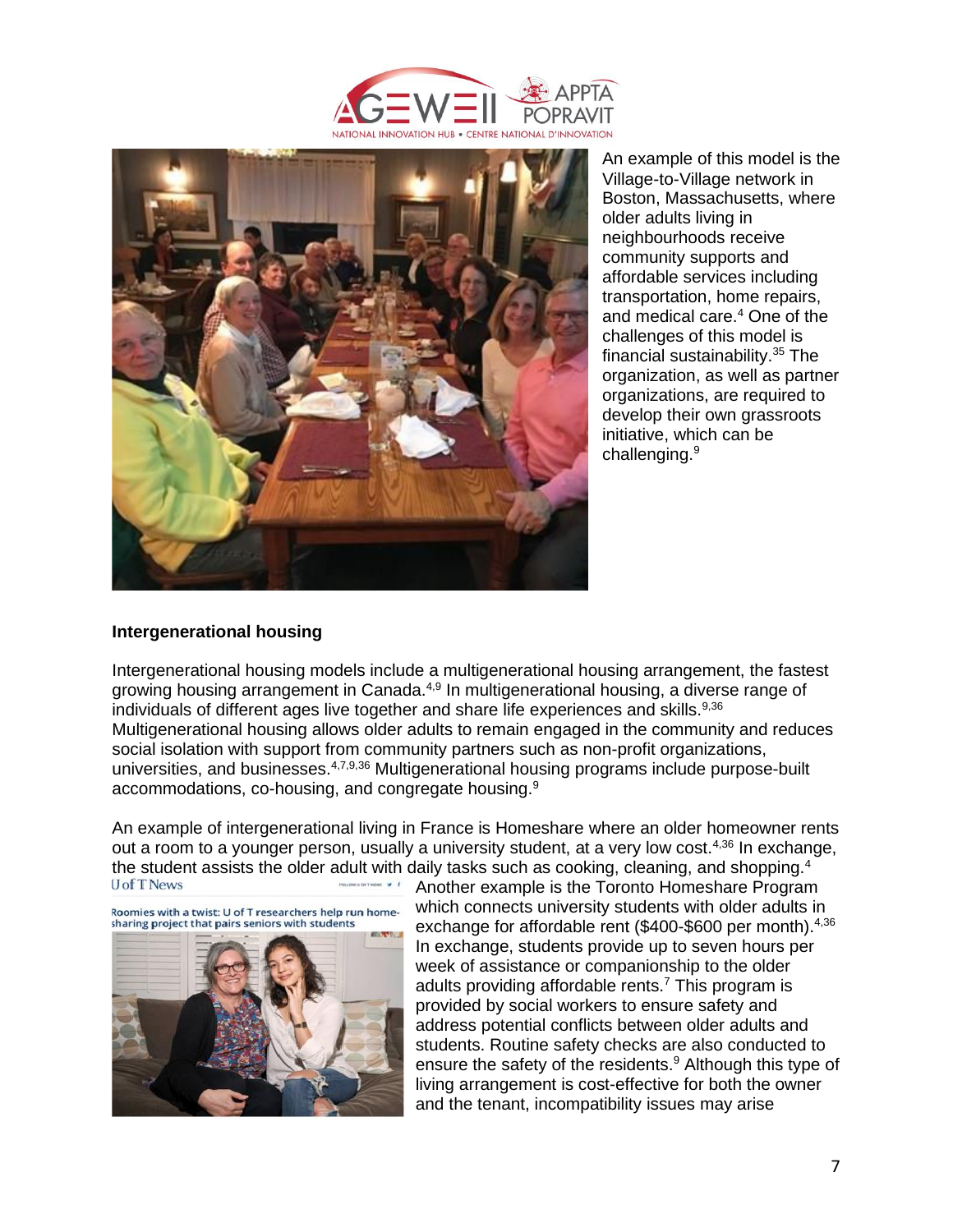

amongst residents. Another challenge is that Homeshare agreements may violate municipal bylaws or condominium corporation rules.<sup>9</sup>

## **POLICY RECOMMENDATIONS**



**Recommendation #1: The provincial, territorial, and municipal governments should work in partnership with builders, planners, older adults, and community and seniors' organizations to increase the development of alternatives to LTC.**

To adequately address the housing needs of older adults in Canada, there is a need for diverse housing and care options. Based on the findings, alternative housing and care models are effective in supporting older adults to remain in their communities. Further, these models facilitate social connectedness among older adults and reduce social isolation which is a major concern for many older adults in LTC. Considering that multigenerational housing is the fastest growing housing arrangement in Canada, and it is cost effective, this housing option should be explored for further benefits. There is the need for municipal governments to adjust municipal bylaws and regulations to allow stakeholders to build and use alternative housing and care models. This will allow housing to be located near services and amenities and promote aging in place.

It is important that governments at all levels prioritize investments in developing alternatives to LTC. The provincial, territorial, and municipal governments should partner with the private, public, and non-profit sectors to develop strategies that address the need for affordable, sustainable alternative models. Increasing investment in the development of alternative housing and care models will increase availability of housing and care options and promote the autonomy of older adults as well as reduce early placement in LTC homes.

The advantage of this policy recommendation is that multiple stakeholders will be able to draw on a wider pool of knowledge, capacity, and experience to better understand the housing needs of older adults and ensuring these needs are adequately addressed. Stakeholders, especially older adults become actively involved in addressing issues related to them. The disadvantage of this policy option is the need to balance competing priorities. Effective communication is important in ensuring stakeholders work towards a common goal and vision. Also, this option will involve commitment of time and resources.



**Alternative Recommendation: The federal government should develop strategies to incentivize stakeholders, including builders, planners, and purchasers to increase the development of alternative housing and care models and incorporate features of universal design into new builds and renovations.**

While many alternative housing units are jointly-owned by the members who co-operate to lower housing costs, large start-up costs remain a key challenge. The need for financial support is imperative in implementing affordable and sustainable alternative models.

The advantage of this option is that monetary incentives will motivate builders to develop alternative housing, thereby increasing availability of housing options to enable older adults to remain in their communities. Also, incorporating universal design into new builds and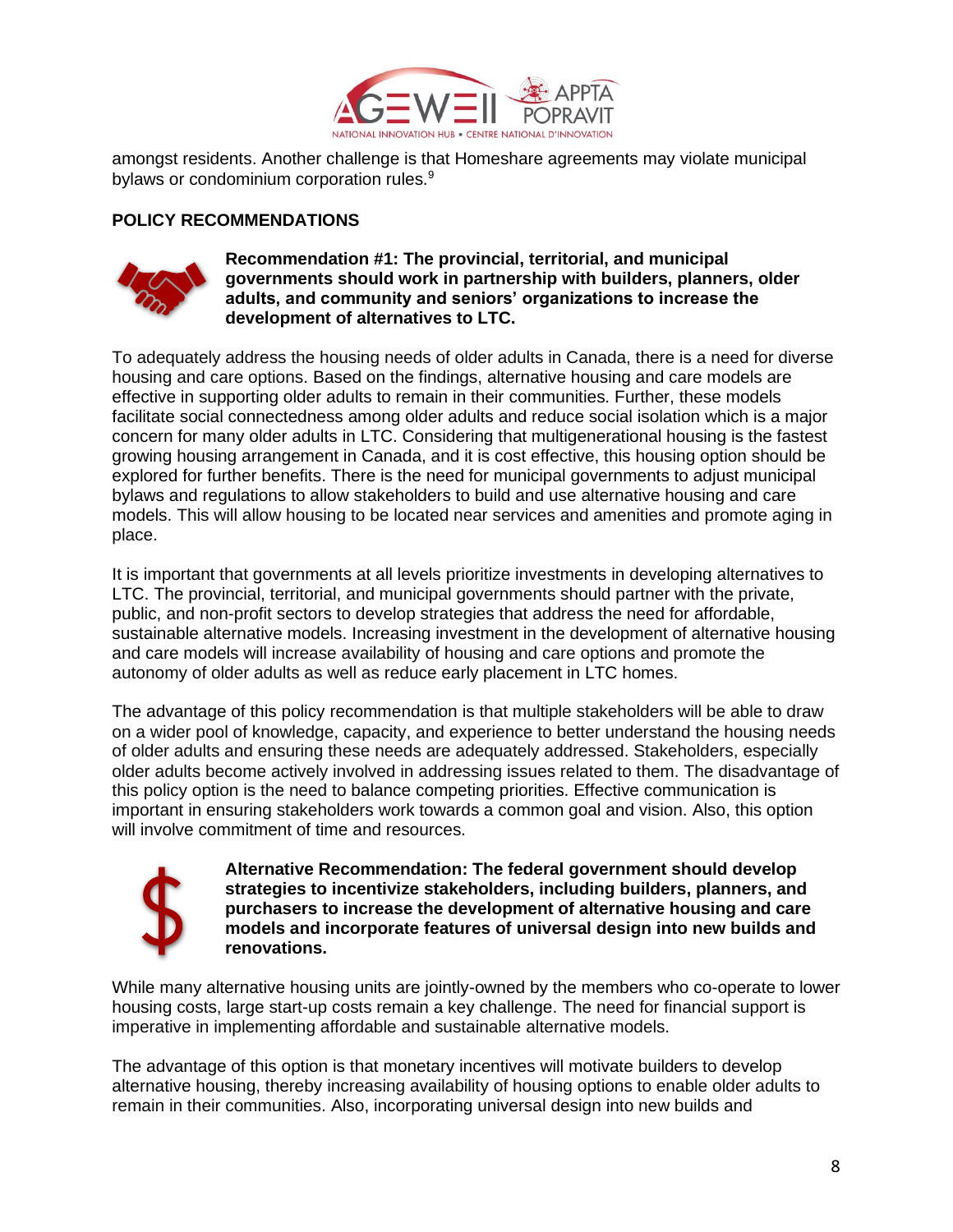

renovations will make housing accessible to older adults, especially those with disabilities and promote safety and independent living. However, this option requires financial commitment from the governments and a buy-in from stakeholders.



**Recommendation #2: The federal, provincial, territorial, and municipal governments should collaborate with older adults, seniors' organizations, and health care professionals to improve access to supports and services for older adults.**

Support programs and services are a key aspect of alternative housing and care models to enable older adults to remain living independently in the community. However, access to some community supports and services may be limited. Also, communities may experience challenges in coordinating support services to meet the diverse needs of older adults. The provincial and territorial governments should work with municipal governments, older adults, seniors' organizations, as well as health care professionals to identify these challenges and develop initiatives that will improve access to support and services.

Housing and community support and health services are key domains of age-friendly communities. Since many provinces and communities have developed age-friendly initiatives, these initiatives should be leveraged by the provincial, territorial, and municipal governments to improve access to support services for older adults. It is important to identify any age-friendly initiatives in progress and gaps in access to community supports and services, including health care for older adults in the community. The provincial and territorial governments should leverage the municipal government expertise on community health and support services. Partnership opportunities with housing providers and home and community service providers, including health care professionals should be explored. The provincial and territorial governments should also increase investment in home care and community care services. The federal government should provide financial support and increase investment in health care to improve access to supports and services for older adults in the community.

The advantage of this option is that increasing support and access to community supports and services for older adults will increase availability of housing and care options to support aging in place. Partnering with different stakeholders, including older adults with expertise and a solid knowledge of the needs of older adults in the community can help in identifying barriers to accessing supports and services for older adults. Improving access to supports and services can enhance the health and well-being of older adults and improve their quality of life. Consequently, access to supports and services prevents early placement in LTC homes. However, this option requires community-buy in and organizational resources and commitment. Also, time commitment from the governments and stakeholders and financial commitment from the government.

# **ADDITIONAL RESOURCES**

More information on housing needs for older adults and alternative housing and care options, including their benefits and challenges can be found here:

[https://www.canada.ca/en/employment-social-development/corporate/seniors/forum/report](https://www.canada.ca/en/employment-social-development/corporate/seniors/forum/report-seniors-housing-needs.html)[seniors-housing-needs.html](https://www.canada.ca/en/employment-social-development/corporate/seniors/forum/report-seniors-housing-needs.html)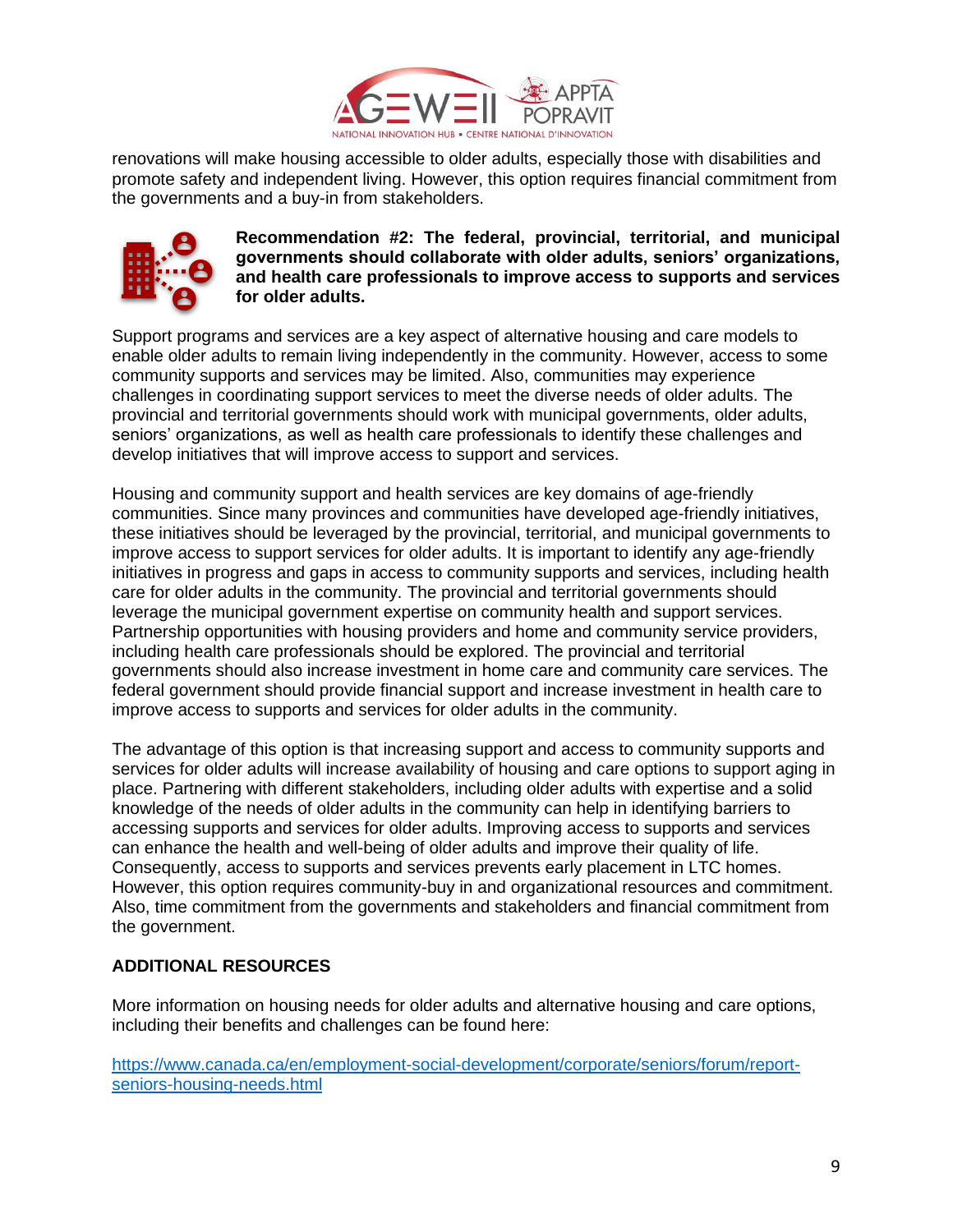

[https://www.waterloo](https://www.waterloo/)[.ca/en/government/resources/Documents/Community-Services/Final-](https://www.waterloo.ca/en/government/resources/Documents/Community-Services/Final-Report_Alternatives-to-LTC-Env-Scan.pdf)[Report\\_Alternatives-to-LTC-Env-Scan.pdf](https://www.waterloo.ca/en/government/resources/Documents/Community-Services/Final-Report_Alternatives-to-LTC-Env-Scan.pdf)

More information on multigenerational housing model can be found here: [https://www.housinglin.org.uk/\\_assets/Resources/Housing/OtherOrganisation/Garland-E-](https://www.housinglin.org.uk/_assets/Resources/Housing/OtherOrganisation/Garland-E-Report-2017-Final.pdf)[Report-2017-Final.pdf](https://www.housinglin.org.uk/_assets/Resources/Housing/OtherOrganisation/Garland-E-Report-2017-Final.pdf)

Future Policy Relevant Research Question

Are multigenerational housing models effective in supporting older adults to remain in their communities?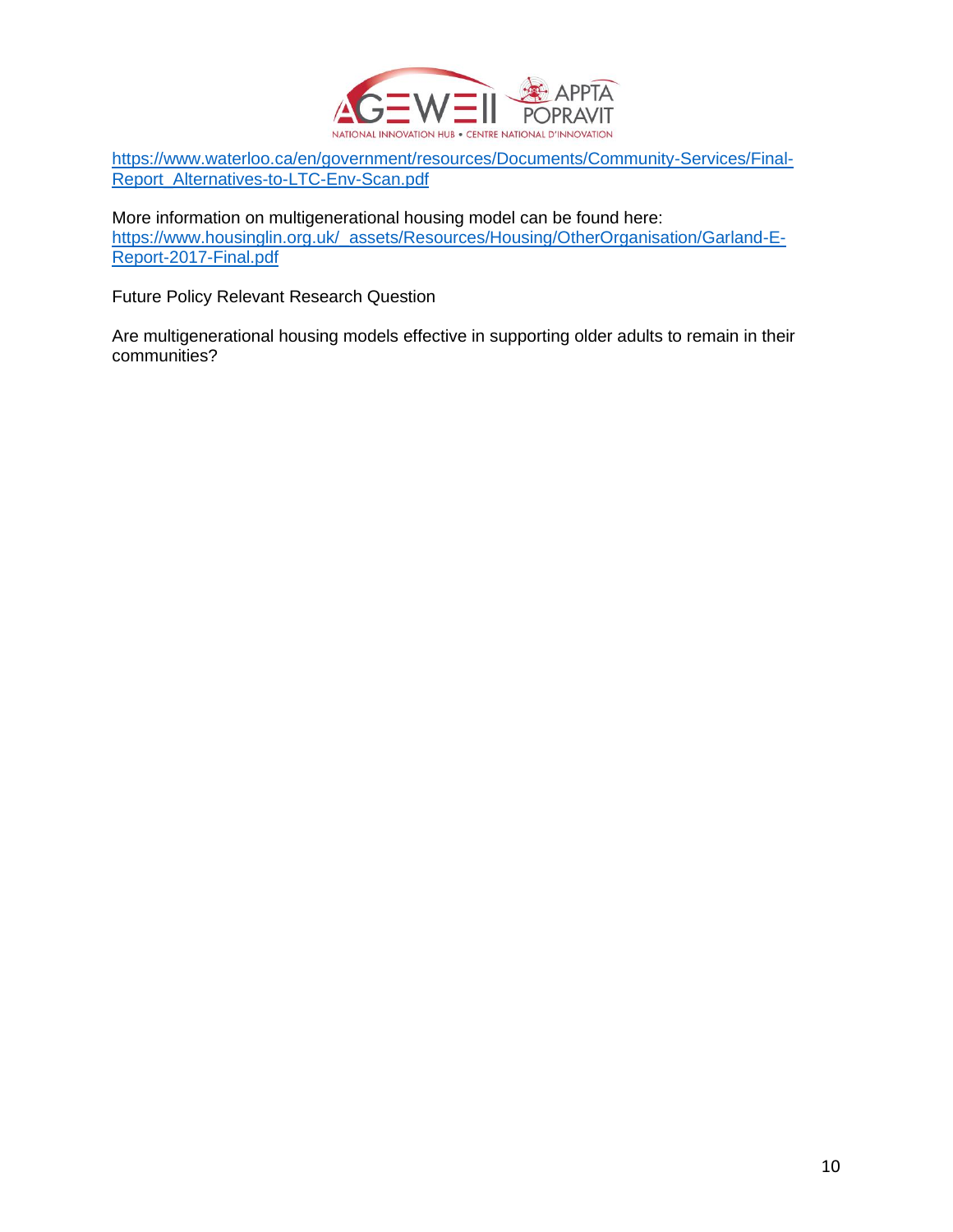

# **REFERENCES**

- 1. Statistics Canada. (2021). *Table 17-10-0005-01. Population estimates on July 1st, by age and sex.* <https://doi.org/10.25318/1710000501-eng>
- 2. Government of Canada. (2014). *Government of Canada Action for seniors report.* [https://www.canada.ca/en/employment-social-development/programs/seniors-action](https://www.canada.ca/en/employment-social-development/programs/seniors-action-report.html)[report.html](https://www.canada.ca/en/employment-social-development/programs/seniors-action-report.html)
- 3. Morton-Chang, F., Majumder, S., & Berta, W. (2021). Seniors' campus continuums: Local solutions for broad spectrum seniors care. *BMC Geriatrics*, *21*(1), 70. <https://doi.org/10.1186/s12877-020-01781-8>
- 4. Government of Canada. (2021). *Report on housing needs of seniors.* [https://www.canada.ca/en/employment-social](https://www.canada.ca/en/employment-social-development/corporate/seniors/forum/report-seniors-housing-needs.html)[development/corporate/seniors/forum/report-seniors-housing-needs.html](https://www.canada.ca/en/employment-social-development/corporate/seniors/forum/report-seniors-housing-needs.html)
- 5. Federation of Canadian Municipalities. (2015). *Senior and housing: The challenge ahead. Part II of Canada's aging population: The municipal role in Canada's demographic shift.* [https://uwaterloo.ca/canadian-index-wellbeing/sites/ca.canadian](https://uwaterloo.ca/canadian-index-wellbeing/sites/ca.canadian-index-wellbeing/files/uploads/files/seniors_and_housing-the_challenge_ahead.pdf)[index-wellbeing/files/uploads/files/seniors\\_and\\_housing-the\\_challenge\\_ahead.pdf](https://uwaterloo.ca/canadian-index-wellbeing/sites/ca.canadian-index-wellbeing/files/uploads/files/seniors_and_housing-the_challenge_ahead.pdf)
- 6. Canadian Institute for Health Information. (2021). *Long-term care homes in Canada: How many and who owns them?* [https://www.cihi.ca/en/long-term-care-homes-in](https://www.cihi.ca/en/long-term-care-homes-in-canada-how-many-and-who-owns-them)[canada-how-many-and-who-owns-them](https://www.cihi.ca/en/long-term-care-homes-in-canada-how-many-and-who-owns-them)
- 7. Drummond, D., Duncan Sinclair, C.M., Bergen, R., & COVID-19 Health Policy Working Group. (2020). *Ageing well.* [https://www.queensu.ca/sps/sites/webpublish.queensu.ca.spswww/files/files/Publication](https://www.queensu.ca/sps/sites/webpublish.queensu.ca.spswww/files/files/Publications/Ageing%20Well%20Report%20-%20November%202020.pdf) [s/Ageing%20Well%20Report%20-%20November%202020.pdf](https://www.queensu.ca/sps/sites/webpublish.queensu.ca.spswww/files/files/Publications/Ageing%20Well%20Report%20-%20November%202020.pdf)
- 8. HomeStars. (2017). *Aging-in-place report 2017.* [https://get.homestars.com/aging-in](https://get.homestars.com/aging-in-place-2017/)[place-2017/](https://get.homestars.com/aging-in-place-2017/)
- 9. Benzie, A. Cristina Cacciola, C., Chu, D., Barcellos, N., Grant, R., Niehaus, S., & Nsair, S. (2020). *Alternatives to long-term care & housing: Environmental scan.* [https://www.waterloo.ca/en/government/resources/Documents/Community-](https://www.waterloo.ca/en/government/resources/Documents/Community-Services/Final-Report_Alternatives-to-LTC-Env-Scan.pdf)[Services/Final-Report\\_Alternatives-to-LTC-Env-Scan.pdf](https://www.waterloo.ca/en/government/resources/Documents/Community-Services/Final-Report_Alternatives-to-LTC-Env-Scan.pdf)
- 10. Canada Mortgage and Housing Corporation. (2010). Overview of the current state of knowledge on societal outcomes of housing. *Research Highlights-Socio-Economic Series Issue*, *10-001*, 1–6.
- 11. Randle, J., Hu, Z., & Thurston, Z. (2021). *Housing experiences in Canada: Seniors in 2018.* Statistics Canada. [https://www150.statcan.gc.ca/n1/pub/46-28-](https://www150.statcan.gc.ca/n1/pub/46-28-0001/2021001/article/00002-eng.htm) [0001/2021001/article/00002-eng.htm](https://www150.statcan.gc.ca/n1/pub/46-28-0001/2021001/article/00002-eng.htm)
- 12. Statistics Canada. (2010). *Housing affordability.*  <https://www150.statcan.gc.ca/n1/pub/82-229-x/2009001/envir/hax-eng.htm>
- 13. Petterson, S., Rainey, M., Lam, B., & Tansey, J. (2017). *Investing in affordable housing: BC, Canada, and the world*. Centre for Social Innovation and Impact Investing. [https://static1.squarespace.com/static/598b47ff6a49631e85d75e53/t/5a20750e71c10b5](https://static1.squarespace.com/static/598b47ff6a49631e85d75e53/t/5a20750e71c10b5cefe863d1/1512076560697/SauderS3i_Affordable_Housing_FINAL.pdf) [cefe863d1/1512076560697/SauderS3i\\_Affordable\\_Housing\\_FINAL.pdf](https://static1.squarespace.com/static/598b47ff6a49631e85d75e53/t/5a20750e71c10b5cefe863d1/1512076560697/SauderS3i_Affordable_Housing_FINAL.pdf)
- 14. Government of Canada. (2016). *Age-friendly communities evaluation guide: Using indicators to measure progress.* [https://www.canada.ca/en/public-health/services/health](https://www.canada.ca/en/public-health/services/health-promotion/aging-seniors/friendly-communities-evaluation-guide-using-indicators-measure-progress.html)[promotion/aging-seniors/friendly-communities-evaluation-guide-using-indicators](https://www.canada.ca/en/public-health/services/health-promotion/aging-seniors/friendly-communities-evaluation-guide-using-indicators-measure-progress.html)[measure-progress.html#a23](https://www.canada.ca/en/public-health/services/health-promotion/aging-seniors/friendly-communities-evaluation-guide-using-indicators-measure-progress.html)
- 15. Government of Canada. (2016). *Age-friendly communities.* [https://www.canada.ca/en/public-health/services/health-promotion/aging-seniors/friendly](https://www.canada.ca/en/public-health/services/health-promotion/aging-seniors/friendly-communities.html#sec4)[communities.html#sec4](https://www.canada.ca/en/public-health/services/health-promotion/aging-seniors/friendly-communities.html#sec4)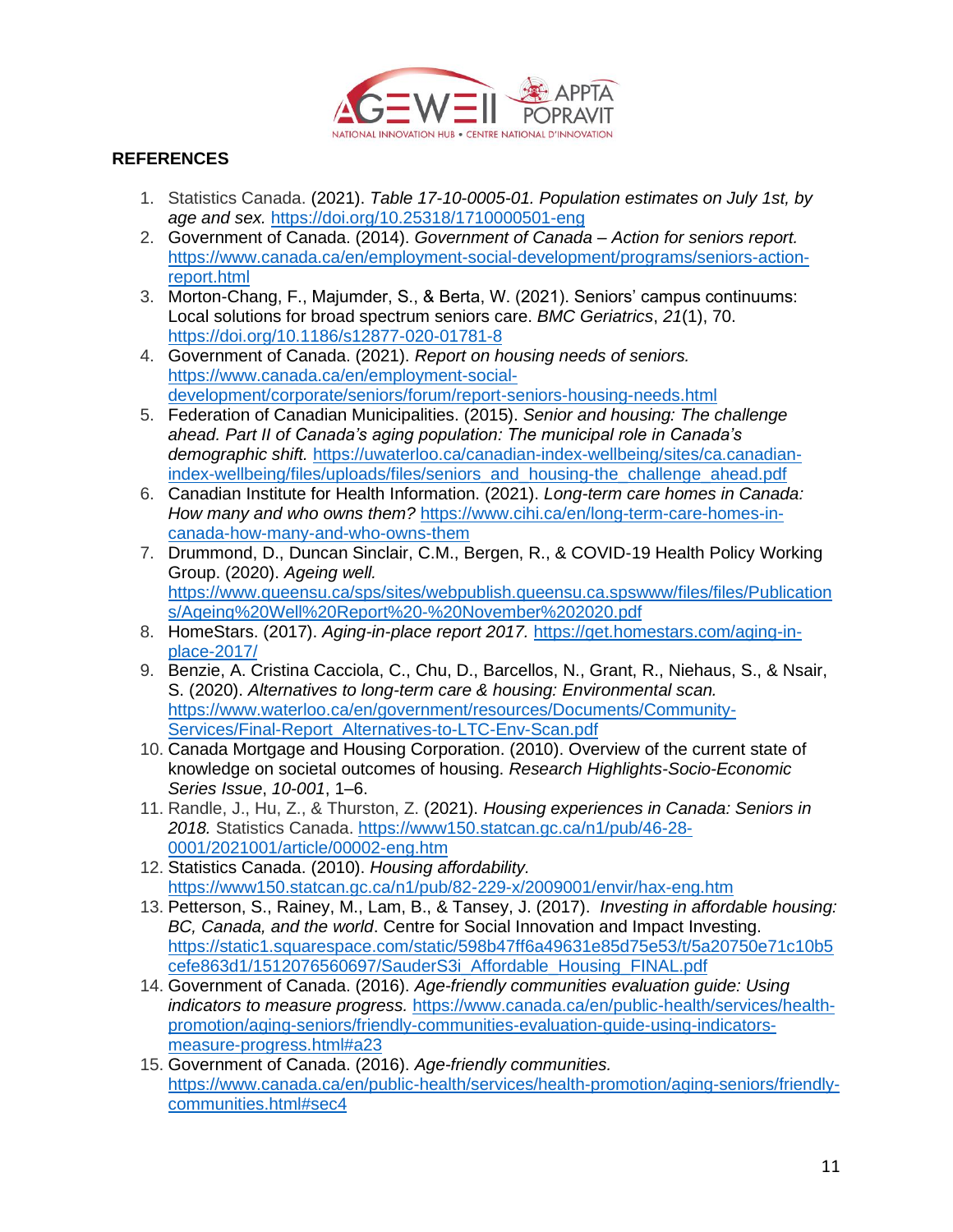

- 16. Government of Canada. (2019). *National Housing Strategy Act (2019).* [https://laws](https://laws-lois.justice.gc.ca/eng/acts/N-11.2/FullText.html)[lois.justice.gc.ca/eng/acts/N-11.2/FullText.html](https://laws-lois.justice.gc.ca/eng/acts/N-11.2/FullText.html)
- 17. Canada Mortgage and Housing Corporation. (2018). *National Housing Strategy.* <https://www.cmhc-schl.gc.ca/en/nhs/guidepage-strategy>
- 18. Government of Canada. (2021). *COW – National Housing Strategy – June 20, 2021.* [https://www.canada.ca/en/immigration-refugees](https://www.canada.ca/en/immigration-refugees-citizenship/corporate/transparency/committees/cow-jun-10-2021/national-housing-strategy.html)[citizenship/corporate/transparency/committees/cow-jun-10-2021/national-housing](https://www.canada.ca/en/immigration-refugees-citizenship/corporate/transparency/committees/cow-jun-10-2021/national-housing-strategy.html)[strategy.html](https://www.canada.ca/en/immigration-refugees-citizenship/corporate/transparency/committees/cow-jun-10-2021/national-housing-strategy.html)
- 19. Government of Canada. (2015). *Home accessibility tax credit (HATC).* [https://www.canada.ca/en/revenue-agency/programs/about-canada-revenue-agency](https://www.canada.ca/en/revenue-agency/programs/about-canada-revenue-agency-cra/federal-government-budgets/budget-2015-strong-leadership/home-accessibility-tax-credit-hatc.html)[cra/federal-government-budgets/budget-2015-strong-leadership/home-accessibility-tax](https://www.canada.ca/en/revenue-agency/programs/about-canada-revenue-agency-cra/federal-government-budgets/budget-2015-strong-leadership/home-accessibility-tax-credit-hatc.html)[credit-hatc.html](https://www.canada.ca/en/revenue-agency/programs/about-canada-revenue-agency-cra/federal-government-budgets/budget-2015-strong-leadership/home-accessibility-tax-credit-hatc.html)
- 20. Government of Alberta. (n.d.). *Community housing.* [https://www.alberta.ca/affordable](https://www.alberta.ca/affordable-housing-programs.aspx)[housing-programs.aspx](https://www.alberta.ca/affordable-housing-programs.aspx)
- 21. Government of Prince Edward Island. (2019). *Seniors Safe @ Home.* [https://www.princeedwardisland.ca/sites/default/files/forms/seniors\\_housing\\_2019\\_2.pdf](https://www.princeedwardisland.ca/sites/default/files/forms/seniors_housing_2019_2.pdf)
- 22. Government of British Columbia. (n.d.). *Home improvement assistance programs.* [https://www2.gov.bc.ca/gov/content/family-social-supports/seniors/housing/home](https://www2.gov.bc.ca/gov/content/family-social-supports/seniors/housing/home-improvement-assistance-programs)[improvement-assistance-programs](https://www2.gov.bc.ca/gov/content/family-social-supports/seniors/housing/home-improvement-assistance-programs)
- 23. Australian Government, Department of Social Services. (2021). *National rental affordability scheme.* [https://www.dss.gov.au/our-responsibilities/housing](https://www.dss.gov.au/our-responsibilities/housing-support/programmes-services/national-rental-affordability-scheme)[support/programmes-services/national-rental-affordability-scheme](https://www.dss.gov.au/our-responsibilities/housing-support/programmes-services/national-rental-affordability-scheme)
- 24. Finnish Government. (n.d.). *Housing policy.* <https://valtioneuvosto.fi/en/marin/government-programme/housing-policy>
- 25. Perry, K.E. (2020). *The place of assisted living in BC's seniors care system.* [https://www.policyalternatives.ca/sites/default/files/uploads/publications/BC%20Office/20](https://www.policyalternatives.ca/sites/default/files/uploads/publications/BC%20Office/2020/06/BC%20Assisted%20Living_%20Report%20Final_200616.pdf) [20/06/BC%20Assisted%20Living\\_%20Report%20Final\\_200616.pdf](https://www.policyalternatives.ca/sites/default/files/uploads/publications/BC%20Office/2020/06/BC%20Assisted%20Living_%20Report%20Final_200616.pdf)
- 26. August., M. (2021). Securitising seniors housing: The financialisation of real estate and social reproduction in retirement and long-term care homes. *Antipode*. <https://doi.org/10.1111/anti.12795>
- 27. National Institute on Ageing. (2019). *Enabling the future provision of long-term care in Canada.* National Institute on Ageing White Paper. [https://static1.squarespace.com/static/5c2fa7b03917eed9b5a436d8/t/5d9de15a38dca21](https://static1.squarespace.com/static/5c2fa7b03917eed9b5a436d8/t/5d9de15a38dca21e46009548/1570627931078/Enabling+the+Future+Provision+of+Long-Term+Care+in+Canada.pdf) [e46009548/1570627931078/Enabling+the+Future+Provision+of+Long-](https://static1.squarespace.com/static/5c2fa7b03917eed9b5a436d8/t/5d9de15a38dca21e46009548/1570627931078/Enabling+the+Future+Provision+of+Long-Term+Care+in+Canada.pdf)[Term+Care+in+Canada.pdf](https://static1.squarespace.com/static/5c2fa7b03917eed9b5a436d8/t/5d9de15a38dca21e46009548/1570627931078/Enabling+the+Future+Provision+of+Long-Term+Care+in+Canada.pdf)
- 28. Canadian Senior Cohousing Society. (2016). *Innovations in senior housing: The complete guide to cohousing.* [https://www.refbc.com/sites/default/files/Master\\_Resource%20Guide%20\\_Status-](https://www.refbc.com/sites/default/files/Master_Resource%20Guide%20_Status-25%20October%202016_0.pdf)[25%20October%202016\\_0.pdf](https://www.refbc.com/sites/default/files/Master_Resource%20Guide%20_Status-25%20October%202016_0.pdf)
- 29. Rusinovic, K., Bochove, M.V., & Sande, J.V. (2019). Senior co-housing in the Netherlands: Benefits and drawbacks for its residents. *International Journal of Environmental Research and Public Health*, *16*(19), 3776. <https://doi.org/10.3390/ijerph16193776>
- 30. Hou, S.I., & Cao, X. (2021). Promising aging in community models in the U.S.: Village, Naturally Occurring Retirement Community (NORC), Cohousing, and University-Based Retirement Community (UBRC). *Gerontology & Geriatric Medicine*, *7*, 1-15. <https://doi.org/10.1177/23337214211015451>
- 31. Canadian Cohousing Network. (n.d.). *Harbourside.* <https://cohousing.ca/communities/bc/harbourside/>